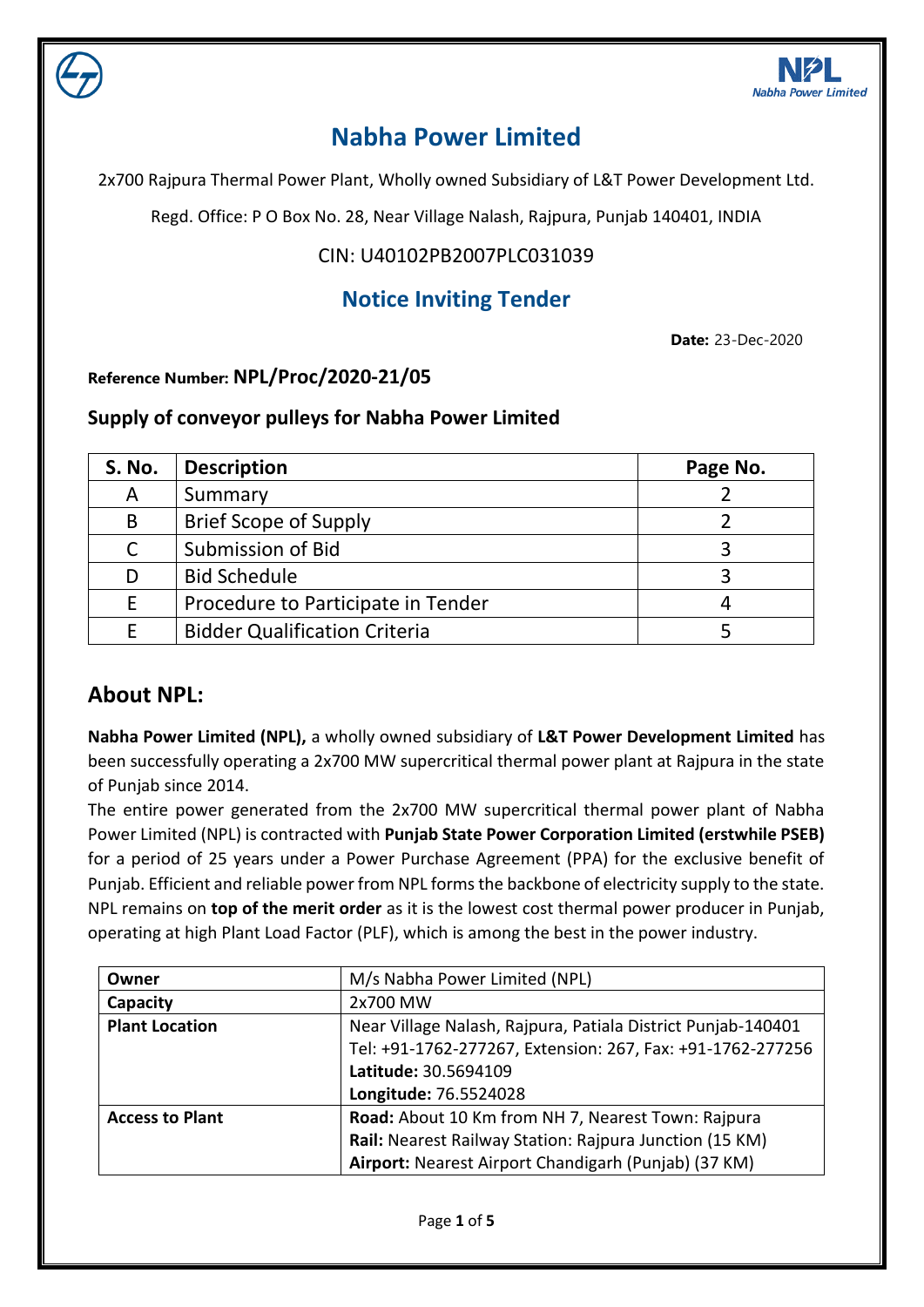

# **Nabha Power Limited**

2x700 Rajpura Thermal Power Plant, Wholly owned Subsidiary of L&T Power Development Ltd.

Regd. Office: P O Box No. 28, Near Village Nalash, Rajpura, Punjab 140401, INDIA

### CIN: U40102PB2007PLC031039

## **Notice for Inviting Tender**

**Date:** 23-Dec-2020

## A). Summary:

**Nabha Power Limited** invites reputed and experienced parties through E-Tender Technical Bid & Price bid for the following requirement: -

| S.<br>No. | <b>Tender</b><br>Reference No. | <b>Description</b>                             | <b>Earnest</b><br><b>Money</b><br>Deposit $(\bar{x})$<br>(Non-MSME) | <b>Earnest</b><br><b>Money</b><br>Deposit (₹)<br>(MSME) | <b>Tender</b><br>Fee $(\bar{x})$ | <b>Last Date for</b><br>payment of<br><b>Tender fee</b> |
|-----------|--------------------------------|------------------------------------------------|---------------------------------------------------------------------|---------------------------------------------------------|----------------------------------|---------------------------------------------------------|
|           | NPL/PROC/2020-<br>21/05        | Conveyor pulleys<br>for coal handling<br>plant | $2,00,000/-$                                                        | $1,00,000/-$                                            | $2,500/-$                        | 03 Jan 2021<br>18:00 Hrs                                |

## **B).** Brief Scope of Supply:

### **Supply of conveyor pulleys for coal handling plant in Nabha Power Limited.**

- 1. The scope of supply shall be the supply of conveyor pulleys as per billing breakup (BBU) available in Tender document. The conveyor pulleys to be supplied shall be strictly as per the drawings provided in Tender Document.
- 2. Conveyor pulleys shall be manufactured and supplied following good industry standards and in compliance with applicable laws.
- 3. The conveyor pulleys shall be supplied at NPL Plant within the quoted time by the Bidder. The quoted time shall form part of the Purchase order.
- 4. Conveyor pulleys to be supplied at NPL Plant shall be free from any defects and damages. Conveyor pulleys not as per specifications, Drawing and/or suffering from any defects/damages shall not be accepted.
- 5. The Scope of Supply in general includes engineering, manufacturing, supply, transportation of the Conveyor Pulleys in accordance with the terms mentioned in Tender Document and includes all ancillary works though not specifically mentioned, but which are required to complete the scope of supply or any part thereof.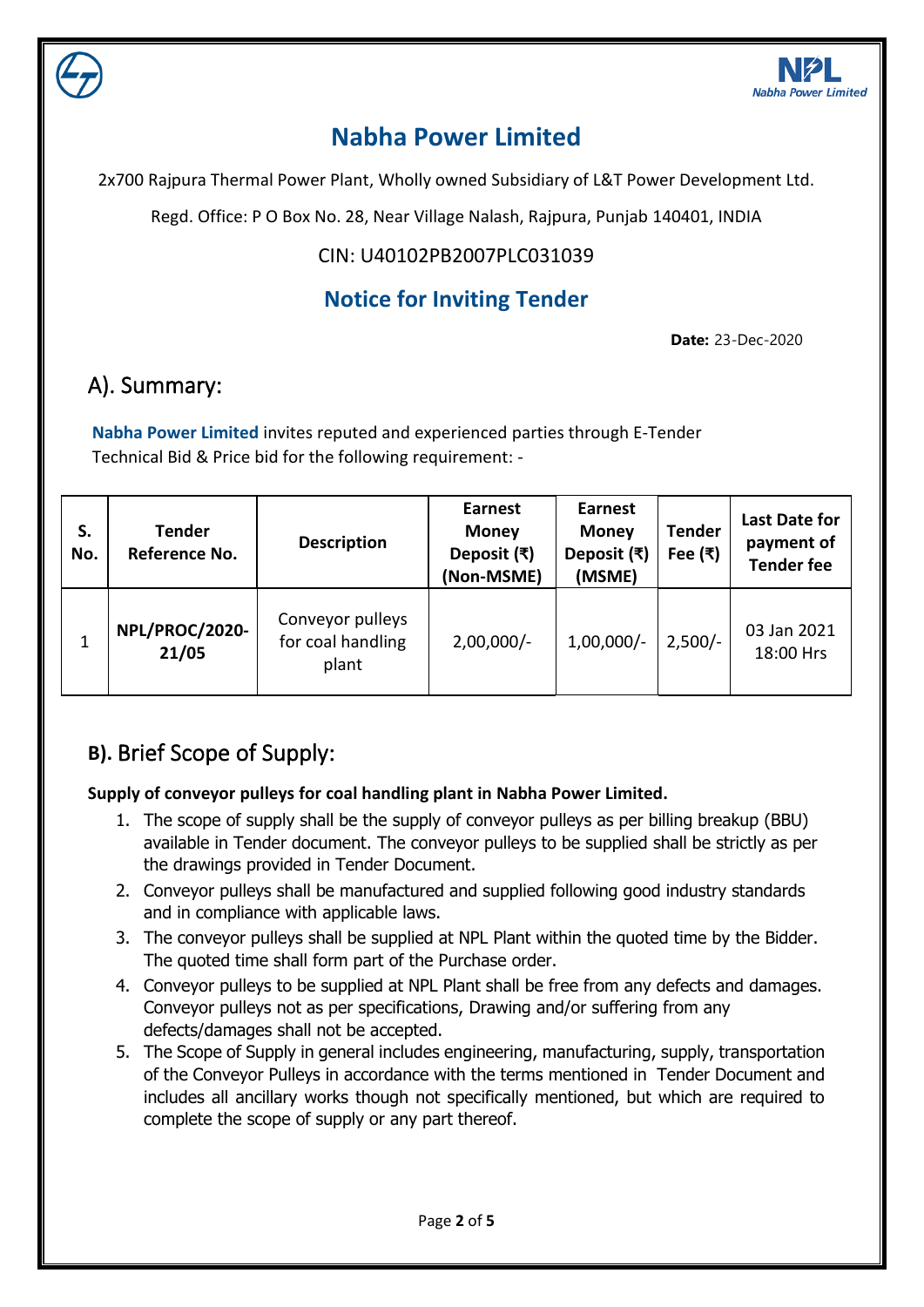

C) Submission of Bid: Bid Should be submitted on E-portal [\(https://etender.procuretiger.com\)](https://etender.procuretiger.com/) consisting of following documents:

- 1- Technical bid (Supporting documents as per qualification criteria)
- 2- Price Bid

| <b>S. No.</b>  | <b>Description</b>                                   | Date                              | <b>Time</b> |  |
|----------------|------------------------------------------------------|-----------------------------------|-------------|--|
| 1              | Last date for submission of Tender Document fee      | 03-Jan-2021<br>18:00 Hrs          |             |  |
| $\overline{2}$ | Last date for downloading of Tender Document         | 04-Jan-2021<br>18:00 Hrs          |             |  |
| 3              | Last date for submission of clarification by Bidders | 06-Jan-2021<br>18:00 Hrs          |             |  |
| 4              | Last date for response of clarification by NPL       | 08-Jan-2021<br>18:00 Hrs          |             |  |
| 5              | Last date for Bid Submission                         | 11-Jan-2021<br>18:00 Hrs          |             |  |
| 6              | <b>Technical Bid Opening Date</b>                    | 10:00 Hrs<br>12-Jan-2021          |             |  |
| 7              | Price Bid Opening Date                               | 14-Jan-2021                       | 10:00 Hrs   |  |
| 8              | Website for downloading tender                       | https://etender.procuretiger.com  |             |  |
|                | documents/corrigendum etc.                           |                                   |             |  |
| 9              | Website for submission of tender/bid (only online)   | https://etender.procuretiger.com  |             |  |
| 10             | Tender Document Fee (INR)                            | ₹ 2500 /- in favour of "Nabha     |             |  |
|                |                                                      | Power Limited" payable at Rajpura |             |  |
| 11             | Earnest Money Deposit (INR)                          | ₹ 2,00,000 /- in favour of "Nabha |             |  |
|                |                                                      | Power Limited" payable at Rajpura |             |  |
| 12             | Benefit to MSME for Earnest Money Deposit            | <b>YES</b>                        |             |  |
|                |                                                      | 1,00,000 /- in favour of "Nabha   |             |  |
|                |                                                      | Power Limited" payable at Rajpura |             |  |
| 13             | <b>Reverse Auction/Close Bidding</b>                 | <b>YES</b>                        |             |  |

### D). Bid Schedule

**Note:** All subsequent corrigendum, modifications, and clarifications in respect of abovementioned tender will be published on the website [\(https://etender.procuretiger.com\)](https://etender.procuretiger.com/) & (https://www.nabhapower.com/tenders/coal-procurement-tenders/) . Bidders are advised to visit the aforesaid website regularly.

For brief technical details & prequalifying requirements of the above-mentioned tender please refer **Section D** of this document**.**

**Contact Details:** All communication related to this tender shall be addressed to following officers of Nabha Power Limited.

#### **Head-Procurement,**

Nabha Power Limited, Near Village Nalash, Rajpura, Punjab-140401 Tel: +91-1762-277267, Extension: 267, Fax: +91-1762-277256 Email: [tender.npl@larsentoubro.com](mailto:tender.npl@larsentoubro.com)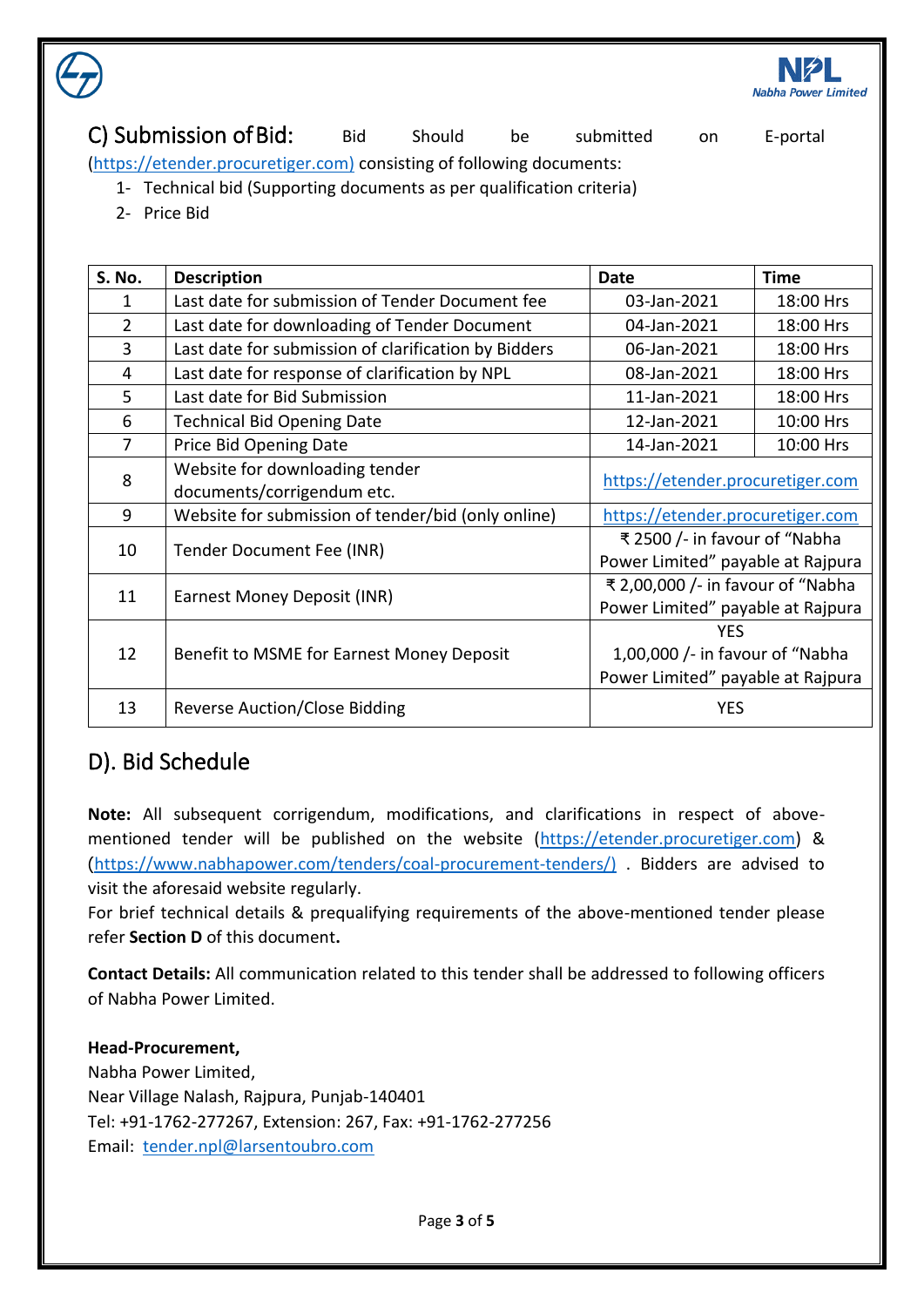

## E). Procedure to Participate in Tender

- **1.** Tender shall be submitted online through<https://etender.procuretiger.com/> portal.
- **2.** The Tender document fee shall be in the form of **NEFT/RTGS/Demand Draft/Bank Pay Order** drawn in favour of **"Nabha Power Limited" payable at Rajpura** and shall be submitted to the office of **"Head Procurement, Nabha Power Limited, Near Village Nalash, Rajpura, Punjab-140401"** up to schedule date and time, as above.
- **3.** After submission of tender document fee, bidders shall be provided access to the complete set of bidding documents on Procure Tiger portal.
- **4.** Issuance of tender documents to any Bidder shall not construe that such bidder is qualified.
- **5.** The Tender Document is not transferable.
- **6.** The Earnest money Deposit shall be in the form of NEFT/RTGS/Demand Draft /Bank Pay Order / bank Guarantee drawn in favour of "**Nabha Power Limited**" **payable at Rajpura** and shall be submitted to the office of **"Head Procurement, Nabha Power Limited, Near Village Nalash, Rajpura, Punjab-140401"** up to schedule date and time, as above.
- **7.** Interested bidders shall also submit the payment details to below mentioned email address. Mail-id: [tender.npl@larsentoubro.com](mailto:tender.npl@larsentoubro.com) Requests without complete information and communication within deadline shall be liable for rejection and will not be considered further.
- **8.** Tender fees and earnest money deposit wherever applicable (in case paid in modes other than on-line payment) shall be submitted in a sealed envelope separately offline within the stipulated bid submission closing date and time at the address given above. Any bid without Bid Security/EMD shall be treated as non-responsive and shall not be opened.
- **9.** Bid Security, Tender Document Fees may also be furnished by the way of **RTGS/NEFT** in the account of **Nabha Power Limited** in addition to other modes already prescribed in the relevant clauses of the tender document.

Our Bank Details are as under:

**ICICI Bank, Account No.:** 001351000076 **IFSC Code:** ICIC0000013 **Chandigarh, India**

**Note:** Bidders are requested to forward the UTR no. & other relevant details through email immediately after deposition of fees through RTGS/NEFT for verification at our end on above mentioned e-mail address.

- **10.** Bidders are requested to read the instruction in the Tender Document/Bid before submitting the Tender/BID online.
- **11.** Complete tender document along with supporting Annexures should be uploaded during the on-line submission of bid.
- **12.** All bidders are advised not to wait for last date and submit their tender/bid at earliest. The Company shall not be responsible for any interruption/technical snag in website and No extension in deposition of Tender/bid shall be allowed unless otherwise NPL extends the dates.
- **13.** For submission of bids, the time and Bid Submission Date shall be treated as firm, and accordingly, the bids shall be frozen. The online bidding system will not allow bid submission